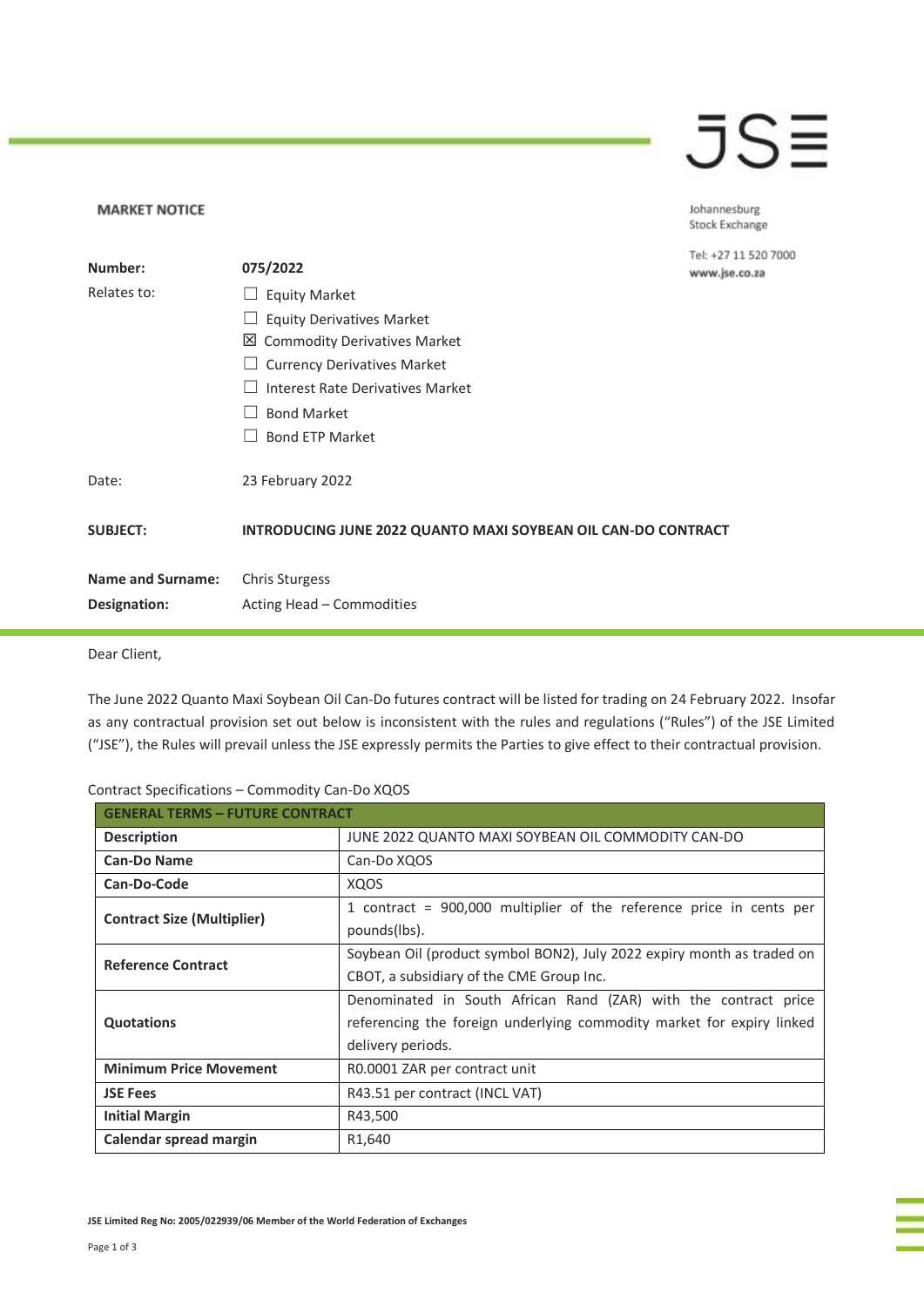## $JSE$

ī

| <b>Position Limits</b>                      | Not applicable                                                              |  |  |  |
|---------------------------------------------|-----------------------------------------------------------------------------|--|--|--|
| <b>Trade Date</b>                           | The date the Can-Do position is first entered into by the clients and       |  |  |  |
|                                             | captured by the JSE.                                                        |  |  |  |
|                                             | Any day on which banks are open for a normal trading day in                 |  |  |  |
| <b>Business Day</b>                         | Johannesburg and prices are published by the JSE.                           |  |  |  |
| <b>Underlying</b>                           |                                                                             |  |  |  |
|                                             | A Soybean oil futures contract meeting all specifications as listed and     |  |  |  |
| <b>Underlying Future</b>                    | traded on CBOT, a subsidiary of the CME Group Inc. The JSE reserves the     |  |  |  |
|                                             | right to amend the contract specifications including settlement             |  |  |  |
|                                             | methodology should this be amended by the reference exchange.               |  |  |  |
|                                             | Snapshots of contract will be taken between 16h55 and 17h00. Based on       |  |  |  |
| <b>Daily MTM</b>                            | the random snapshot selected the MTM will be calculated as the middle of    |  |  |  |
|                                             | the double based on best bid and offer. There will be no foreign exchange   |  |  |  |
|                                             | rate adjustments.                                                           |  |  |  |
| <b>Daily MTM time</b>                       | 16h55-17h00                                                                 |  |  |  |
|                                             | As agreed by the Long and the Short Party on the trade date in Rand cents   |  |  |  |
| Initial reference level                     | per pound(lbs.). Confirmed by the EFR transaction generated by the          |  |  |  |
|                                             | exchange upon confirmation of the Can-Do trade. The report only             |  |  |  |
|                                             | transactions will be facilitated by the JSE.                                |  |  |  |
| <b>Underlying Currency</b>                  | Rand (ZAR)                                                                  |  |  |  |
| Last trading date                           | 24 June 2022                                                                |  |  |  |
| <b>Settlement Date</b>                      | 27 June 2022                                                                |  |  |  |
| <b>Valuation Frequency</b>                  | Daily between 16h55 and 17h00                                               |  |  |  |
| <b>TERMS &amp; CONDITIONS - Can-Do XQOS</b> |                                                                             |  |  |  |
| <b>Type</b>                                 | Can-Do Future                                                               |  |  |  |
| <b>Buyer</b>                                | Is the party that is the Long Party to the Can-Do Future                    |  |  |  |
| <b>Seller</b>                               | Is the party that is the Short Party to the Can-Do Future                   |  |  |  |
|                                             | As agreed by the Long and the Short Party on the trade date in Rand cents   |  |  |  |
| <b>Initial Futures Price</b>                | per pound (lbs). Confirmed by the EFR transaction generated by the          |  |  |  |
|                                             | exchange upon confirmation of the Can-Do trade. The report only             |  |  |  |
|                                             | transactions will be facilitated by the JSE.                                |  |  |  |
| <b>PROCEDURE AT EXPIRATION</b>              |                                                                             |  |  |  |
|                                             | The final settlement price for cash settlement of the contract will require |  |  |  |
|                                             | only CME Group closing price, denominated in ZAR. The CME Group             |  |  |  |
| <b>Final valuation and cash settlement</b>  | settlement value (MTM) published on the last trading date of the South      |  |  |  |
|                                             | African contract, for avoidance of doubt 24 June 2022, will be applied as   |  |  |  |
|                                             | the final cash settlement value on settlement date 27 June 2022. There will |  |  |  |
|                                             | be no foreign exchange rate adjustments.                                    |  |  |  |
| <b>GENERAL TERMS - OPTIONS CONTRACT</b>     |                                                                             |  |  |  |
| <b>Description</b><br><b>Can-Do Name</b>    | JUNE 2022 QUANTO MAXI SOYBEAN OIL COMMODITY CAN-DO OPTION                   |  |  |  |
|                                             | Can-Do XQOS                                                                 |  |  |  |
| Can-Do-Code                                 | XQOS                                                                        |  |  |  |